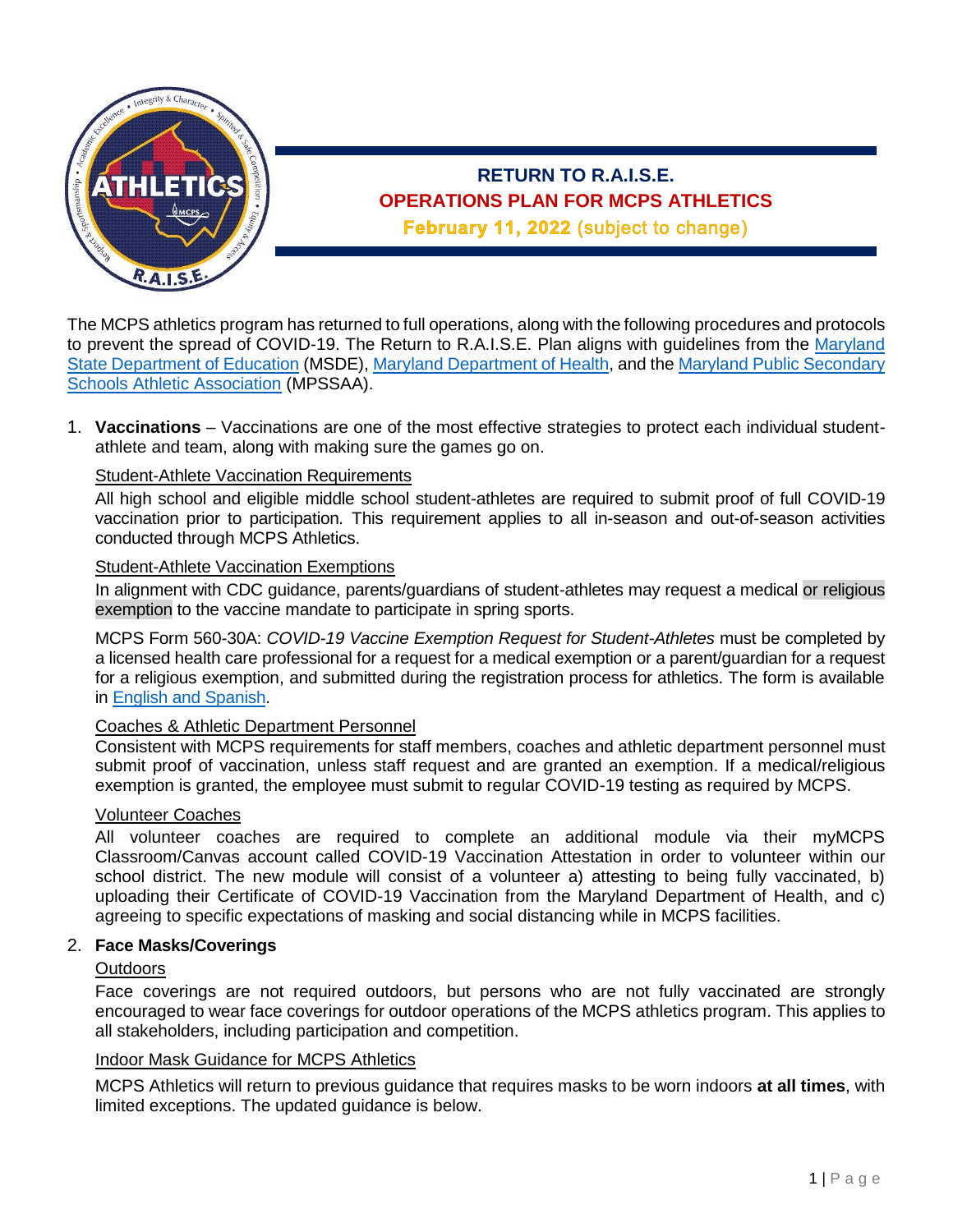For indoor sports, masks must be worn at all times, except as noted below:

- Basketball fully vaccinated student-athletes are not required to wear face coverings when actively engaged in practices and contests.
- Cheerleading student-athletes are not required to wear face coverings when actively engaged in stunting/tumbling/flying.
- Swimming/Diving student-athletes are not required to wear face coverings in the water, because a wet face mask may be more difficult to breathe through.
- Wrestling student-athletes are not required to wear face coverings during wrestling contact, a mask could become a choking hazard and is discouraged unless an adult coach or official is closely monitoring for safety purposes. Student-athletes who are breaking a sweat, jumping rope, doing calisthenics, demonstrating drilling moves prior to a match, are permitted to remove their mask.
- Gymnastics student-athletes are not required to wear face coverings while on apparatuses.
- Officials/Referees *game officials/referees who are fully vaccinated and engaged in the sports of basketball and wrestling are not required to wear face coverings*. Masks/face coverings must be worn at all other times (to and from the court/mat, hallways, etc.).

Student-athletes must wear masks on the bench, when not actively participating. Therefore, studentathletes must have masks accessible to wear while on the bench. For basketball, a reasonable, common sense approach should be used for student-athletes entering/exiting a game (for instance, rapid subbing at the end of the game for offense/defense). For wrestling, student-athletes who are breaking a sweat, jumping rope, doing calisthenics, demonstrating drilling moves prior to a match, are permitted to remove their mask.

Spectators, officials (other than fully vaccinated basketball officials), and coaches must wear masks at all times indoors. All participants shall bring their own mask/face covering; extra masks are available at all activities.

This guidance will remain applicable across MCPS Athletics, pending future Montgomery County Board of Health review. The COVID-19 Task Force for MCPS Athletics, which includes representation from the Montgomery County Department of Health and Human Services and Office of Emergency Management and Homeland Security, will review future guidelines and provide updated guidance.

- 3. **Other Counties and non-MCPS Facilities** MCPS student-athletes, coaches, and operations will comply with the COVID-19 procedures and protocols of host counties and facilities, as appropriate. This includes masks/face coverings, use of locker rooms, and other COVID-19-related restrictions.
- 4. **Hand Hygiene** hand hygiene is essential. Regularly washing hands with soap and water removes germs and allows for the safe use of shared items and apparatuses. When stakeholders do not have easy access to soap and water, sanitizer can be used to kill germs. All participants must bring their own hand sanitizer. Restrooms will be stocked with soap and MCPS-approved hand sanitizer will be available onsite.
- 5. **Hydration & Heat** all participants must bring their own water bottle that includes their name clearly labeled. Students are encouraged to bring a gallon of water to each session or contest, along with a towel. Water coolers may be used; however, the sharing of water bottles is strictly prohibited. Water trains and other shared hydration devices are not allowed. Coaches and student-athletes are required to review and implement MCPS procedures and protocols regarding temperature and heat, including the MCPS Fall Heat [Plan](https://www2.montgomeryschoolsmd.org/siteassets/district/departments/athletics/health/fall-heat-plan.pdf) and [MCPS Heat & Hydration Resources.](https://www2.montgomeryschoolsmd.org/departments/athletics/health/heat/)
- 6. **Transportation** for away contests, whenever possible, families are encouraged to transport students directly to the site. If bus transportation is used, MCPS Athletics will comply with the current MCPS safety protocols and procedures. Currently there are no capacity restrictions; however, masks are required on buses.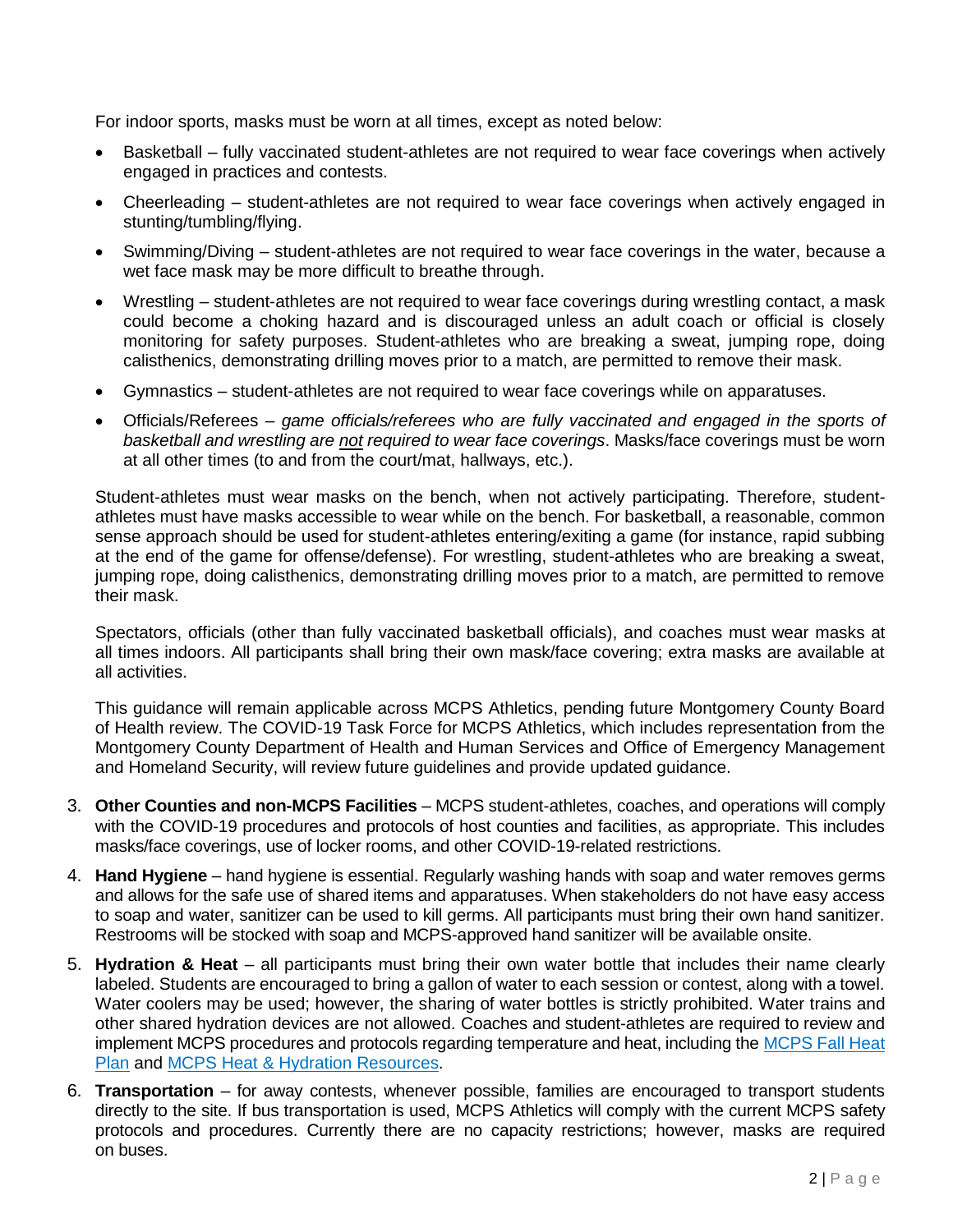- 7. **Overnight/Out-of-Area Trips** out-of-area trips are allowed; however, all overnight travel is cancelled through February 17. **Overnight trips may resume beginning February 18.** All protocols and procedures for MCPS and MCPS Athletics must be followed, including securing advance approval and all COVID-19 safety measures. Additional guidance will be provided throughout the season. All volunteers and chaperones will be required to show proof of vaccination.
- 8. **Weight Rooms** weight room capacity may be reduced, per facility limitations. Face coverings/masks must be worn at all times and equipment must be cleaned between each use, per MCPS procedures.
- 9. **Locker Rooms** locker rooms may be used. Face coverings/masks must be worn in compliance with MCPS protocols. Time in locker rooms should be minimized and social distancing maximized to the extent possible for all student-athletes and coaches.
- 10. **Concession Stands** outdoor and indoor concession stands may open. Eating and drinking in gymnasiums is not be permitted for spectators, including outside food and beverages.
- 11. **Meetings** consistent with MCPS protocols, all large parent meetings (such as Meet the Coaches/Teams Nights) should be conducted virtually or outdoors to the extent possible. Smaller meetings, such as booster club meetings, may be held in-person. Staff meetings, including coaches meetings, should be held in a hybrid model or fully virtual.
- 12. **Team Meals** team meals may be conducted with the approval of the athletics specialist. Meals should be provided outdoors, if possible, or indoors in larger spaces.
- 13. **[Spectator & Game-Day Guidelines](https://www2.montgomeryschoolsmd.org/link/8526aa5f007b4ada9346b46f3e75e549.aspx)** will be implemented to mitigate risk and maximize the health and safety of student-athletes, coaches, officials, spectators, and all stakeholders. Admission will be charged for events, per the MCPS Spectator and Game-Day Guidelines and local school operations. GoFan digital ticketing will be utilized to the extent possible.
- 14. **Spectator Restrictions – effective February 5** the number of **ticketed** spectators at contests in MCPS facilities will be limited to **50% of facility capacity**. While capacity restrictions are in place, please note the following:
	- Tickets will be made available through GoFan digital ticketing at 12:00 noon on game day. For games with anticipated larger crowds, tickets will be available to families of participating student-athletes first through a presale (time communicated between the participating schools). A maximum of 4 tickets per transaction will be allowed.
	- MCPS and MPSSAA passes, season tickets, and MCPS staff admission will be honored.
	- Spectators and school operations will align with the Winter 2021–22 Spectator and Game-Day Guidelines.
	- For non-MCPS facilities, operations will comply with the procedures and protocols of the host facility and/or jurisdiction.
	- For swimming and diving meets, attendance will be limited to one spectator per student-athlete, if facilities allow.
	- There are no capacity limitations for outdoor competitions.
	- Gymnasium events will continue to be streamed through the [NFHS Network.](https://www.nfhsnetwork.com/subscribe/retail)

Media will be allowed at contests per the following guidelines:

- Media must confirm their attendance with the MCPS Public Information Office and host school athletics specialist prior to the contest. Approval from the school principal must be secured during this process. A 24-hour notice is requested.
- School media (newspaper/yearbook) may attend contests, per the approved procedures of the MCPS extracurricular activities program, along with the approval of the sponsor and athletics specialist.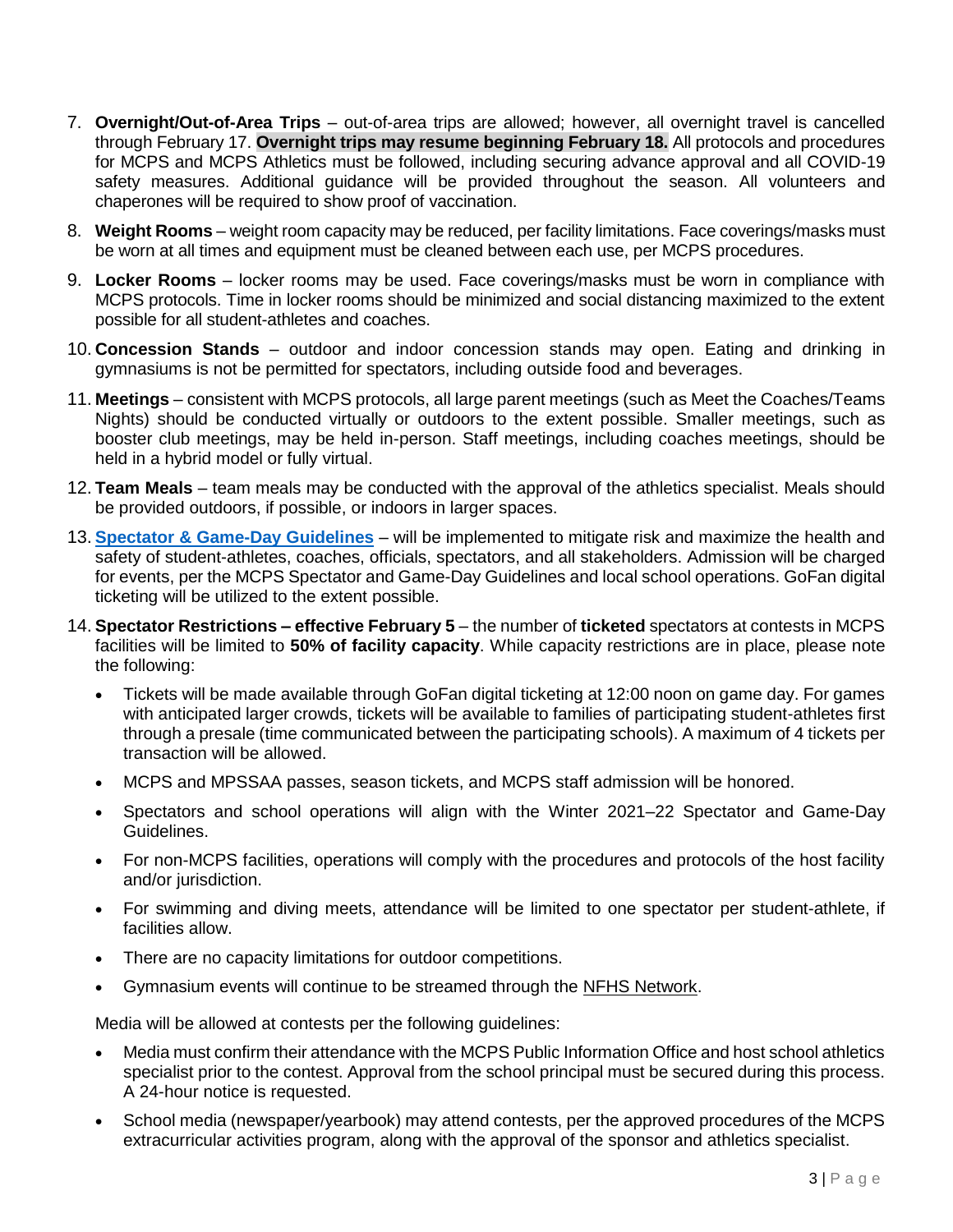- Schools will designate a viewing location for media that ensures appropriate social distance at all times and does not interfere with the operations of the contest.
- Media must wear masks at all times and maintain social distance protocols.
- Post-game interviews will occur in a designated location and with the approval of the athletics specialist or game administrator onsite. A minimum of six feet of social distance must be maintained at all times, with masks being worn.

### **Conditioning Activities and Weight Rooms**

Conditioning activities and the use of weight rooms are allowed. Coaches must review and implement the [Conditioning Program Recommendations,](https://www2.montgomeryschoolsmd.org/siteassets/district/departments/athletics/coach/the-inter-association-task-force-for-preventing-sudden-death-in-secondary-school-athletics-programs8.pdf) along with MCPS health and safety resources. Only general conditioning may occur; no sport-specific activities may occur (school coaching staffs may work with up to two student-athletes per day). Coaches and student-athletes must comply the [MCPS Out of-Season](https://www2.montgomeryschoolsmd.org/siteassets/district/uploadedfiles/departments/athletics/coach/3--out-of-season-participation.pdf)  [Participation Standards and Regulations](https://www2.montgomeryschoolsmd.org/siteassets/district/uploadedfiles/departments/athletics/coach/3--out-of-season-participation.pdf) and in alignment with the [MPSSAA 80% Rule a](https://www2.montgomeryschoolsmd.org/siteassets/district/departments/athletics/coach/80-rule-important-clarifications.docx-1.pdf)nd guidance.

### **Virtual Resources & Procedures for Team Pauses**

The [RAISE Reimagined Plan](https://www2.montgomeryschoolsmd.org/siteassets/district/departments/athletics/covid/2022-r.a.i.s.e-reimagined.rtm.pdf) provides resources for coaches and teams when pauses are necessary to inperson activities. Following 10 days, or when a school is cleared that may be paused, teams/programs will transition back to in-person activities, starting with at least one day of practice, per the COVID-19 Task Force for MCPS Athletics (bocce exempt). The R.A.I.S.E. Reimagined plan provides MCPS Athletics stakeholders with guidance on delivering virtual activities during these brief pauses in programming.

### **Scheduling**

To maximize participation opportunities, high school schedules may be adjusted on an ongoing basis to allow a team that loses an opponent due to COVID-19 to compete against another school who also loses an opponent on the same play date. New matchups will only be scheduled with the approval of the athletics specialists from both participating schools and the Athletics Unit, in compliance with MCPS and MPSSAA regulations.

### **Required Registration and Documentation**

Students must submit all required documentation. Registration is completed electronically through the ParentVue online registration portal for MCPS Athletics. In addition to existing registration forms and documentation, the following items are required due to COVID-19:

- 1. **[Pre-Participation Physical](https://www2.montgomeryschoolsmd.org/siteassets/district/departments/athletics/health/sr-8-physical-form-with-covid-supplement3.pdf)** per state guidelines, all students must complete an annual pre-participation physical examination. The MCPS physical form (SR-8) includes a supplementary page on COVID-19, per recommendations from the MPSSAA Medical Advisory Committee. This page must be included with the submission of all physicals. The updated form is available in [English](https://www2.montgomeryschoolsmd.org/siteassets/district/departments/athletics/covid/covid-supplement.with-name-and-id.pdf) and [Spanish.](https://www2.montgomeryschoolsmd.org/siteassets/district/departments/athletics/covid/covid-supplement.with-name-and-id-spanish.pdf) Resources are available on the MCPS Athletics webpage regarding [clinics](https://www2.montgomeryschoolsmd.org/siteassets/district/departments/athletics/parent/clinics-for-sports-physicals.pdf) and opportunities for securing physicals, including the [Care for Kids](https://www.montgomerycountymd.gov/HHS-Program/Program.aspx?id=PHS/PHSMedCareforUninsChildrenCareForKids-P1703.html) program through Montgomery County.
- 2. **[COVID-19 Parent/Student-Athlete Participation Acknowledgement Statements](https://www.mpssaa.org/assets/1/6/MPSSAA_Roadmap_For_Return_of_Interscholastic_Athletics_Recommended_Forms.pdf)** (pledge statements) – per state guidelines, students and parents/guardians must both acknowledge they have read provided information on the risk of COVID-19, as it relates to participation in interscholastic athletics and activities. This statement also includes acknowledgement of the symptom free requirements from the CDC for attendance at any activity, gathering or event.
- 3. **[COVID-19 Liability Waiver](https://www2.montgomeryschoolsmd.org/siteassets/district/departments/athletics/covid/waiver-of-liability-and-hold-harmless-release-related-to-covid-192.pdf)** this form requires students and parent/guardians to review the liability waivers required in order to participate in interscholastic athletics. This form is completed as part of the online registration process for athletics and is available on the MCPS athletics webpage.
- 4. **Proof of COVID-19 Vaccination or Approved Exemption Form**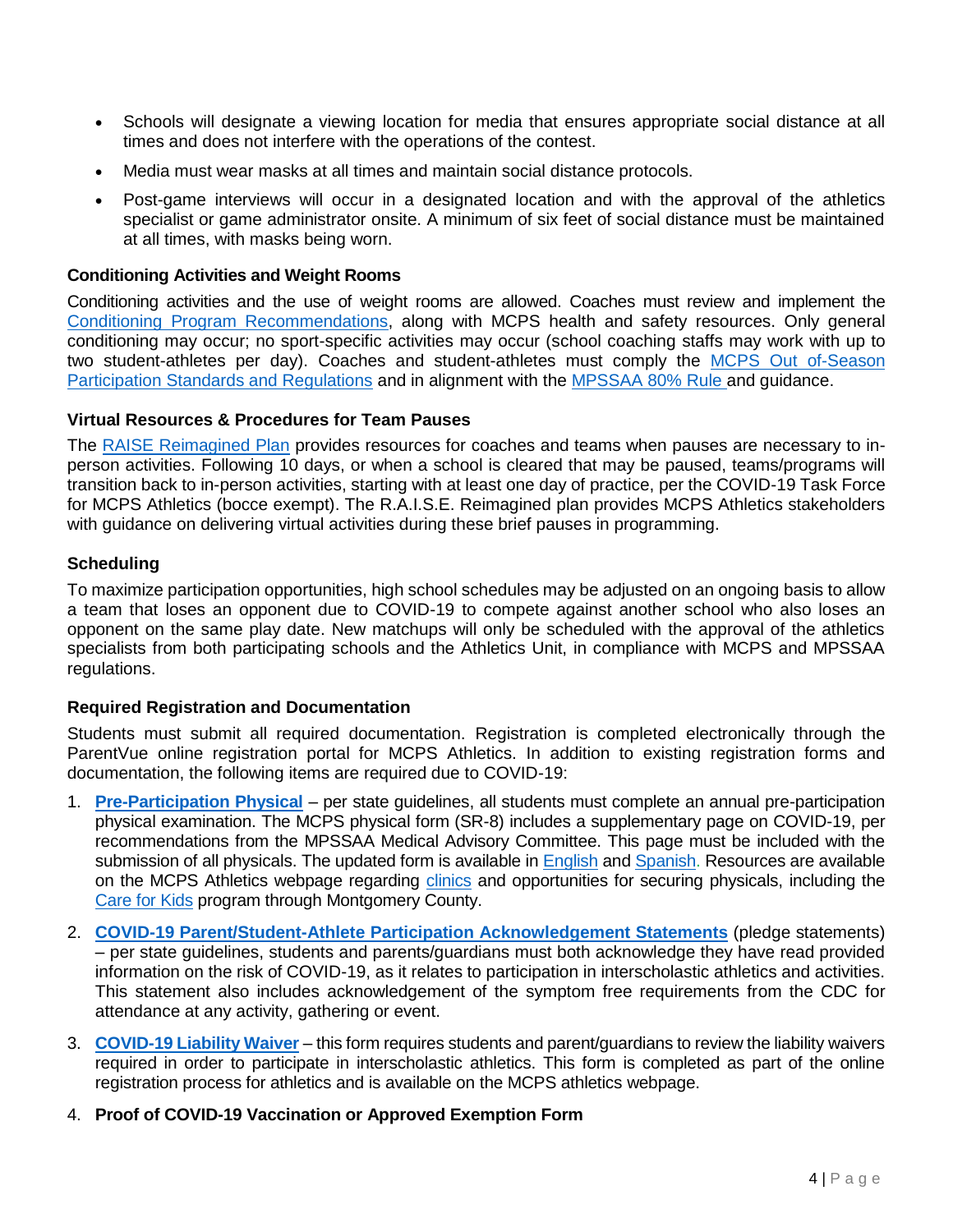## **Participants and Stakeholders**

All students who have completed the registration process and are eligible, per MCPS policies and regulations, will be permitted to participate. Additionally, the following considerations apply:

- If parents/guardians think their child is immunocompromised, they should check with the healthcare provider (Physician (MD/DO), Nurse Practitioner (NP), Physician Assistant (PA)) before returning the student to activities.
- It is recommended that students who have been hospitalized as a result of COVID-19 or multi-system inflammatory syndrome in children (MIS-C) have a thorough cardiovascular evaluation or cardiology consultation prior to return.
- Students, coaches, and officials who should consider delaying their participation in sports and activities are those with any of the following:
	- 1. Age Greater than 65;
	- 2. Diabetes;
	- 3. Chronic lung disease including moderate to severe asthma;
	- 4. Severe obesity (Body Mass Index >40 kg/m2);
	- 5. Chronic kidney disease treated with dialysis;
	- 6. Chronic liver disease (cirrhosis);
	- 7. Heart conditions (coronary artery disease, hypertension, heart rhythm problems (arrhythmia), and heart defects you are born with (congenital heart defects);
	- 8. Immunocompromised (e.g. any transplant recipient, needing immunosuppressant medications (e.g. steroids, biologics, etc.), patients receiving chemotherapy, etc.);
	- 9. Nursing home resident or long term care resident;
	- 10. Thalassemia or sickle cell disease.

Additionally, the [CDC identifies other individuals](https://www.cdc.gov/coronavirus/2019-ncov/need-extra-precautions/people-with-medical-conditions.html) who are at risk for severe illness. Such individuals should also consider delaying their participation in sports and activities.

## **Signs and Symptoms of COVID-19**

Individuals with COVID-19 have experienced a wide range of symptoms reported – ranging from mild symptoms to severe illness. Symptoms may appear 2–10 days after exposure to the virus. People with these [symptoms](https://www.cdc.gov/coronavirus/2019-ncov/symptoms-testing/symptoms.html) may have COVID-19.

## **NFHS Course: COVID-19 for Coaches and Administrators**

All coaches, athletics specialists, and athletic department personnel must complete the National Federation of State High School Associations (NFHS) free online course entitled [COVID-19 for Coaches and](https://nfhslearn.com/courses/covid-19-for-coaches-and-administrators)  [Administrators](https://nfhslearn.com/courses/covid-19-for-coaches-and-administrators) prior to the start of the season. The completed certificate must be submitted to the athletics specialist; completion will be recorded in the Coach and Athletic Department Certification and Compliance database.

## **Positive Case of COVID-19 Response**

The procedures that govern the MCPS athletics program, when responding to a suspected and/or positive test/case of COVID-19, align with the procedures [outlined by MCPS](https://www.montgomeryschoolsmd.org/coronavirus/quarantine.aspx) and include guidance from the CDC.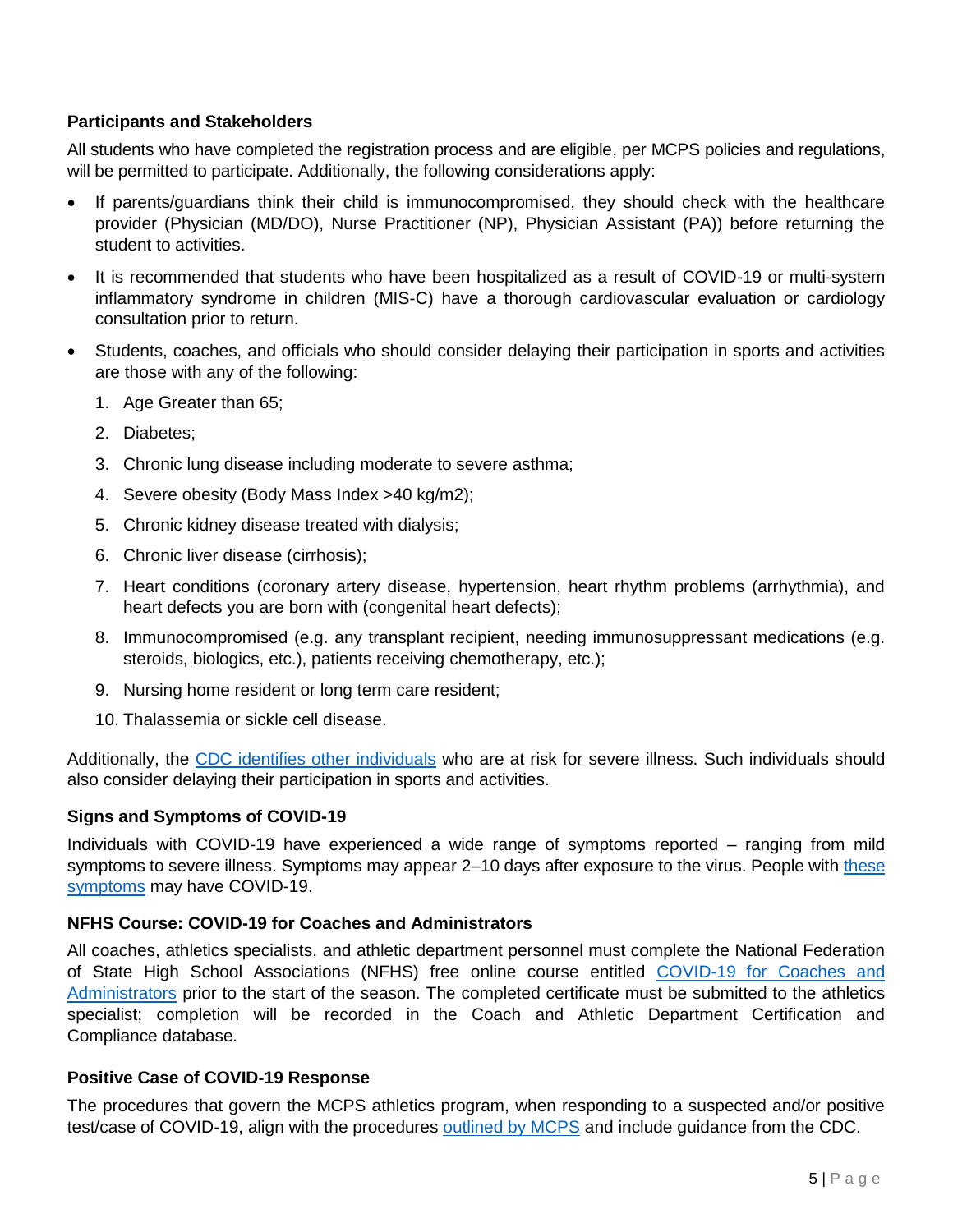## Fundamental Points

- 1. All student-athletes must be vaccinated, unless they have received an approved exemption.
- 2. Coaches must be vaccinated unless they have received an approved medical or religious exemption. Volunteer coaches must be vaccinated. If an exemption is granted, the employee must submit to regular COVID-19 testing as required by MCPS.

### Individual Isolation for Coaches & Athletic Department Staff

Isolation and quarantine guidelines for staff members, including coaches and athletic department personnel, include:

- Staff who test positive for COVID-19 or have suspected COVID-19, regardless of vaccination status, must stay home for at least five full days from the date of symptom onset if symptomatic or the date of the positive test if no symptoms.
- After Day 5, if the individual has no symptoms without the use of fever-reducing medication, the individual may return to school as long as they wear a well-fitting mask when around others for an additional five days, and as required by MCPS and MSDE guidelines regarding mask use in schools.
- If the individual is unable to wear a mask when around others, they should remain at home for at least a full 10 days.

### Quarantine Guidelines for Coaches & Athletic Department Staff

These revised quarantine guidelines apply to staff who are in close contact of someone who tests positive for COVID-19 and are unvaccinated; adults 18 years and older who have completed the primary series of Pfizer vaccine over five months ago or Moderna vaccine over six months ago and are not boosted OR completed the primary series of J&J over two months ago and are not boosted; or have not had COVID-19 in the past 90 days.

- These staff must stay home for at least five full days after the last close contact.
- After Day 5, if the individual has had no symptoms, the individual is encouraged to get tested and may return to work as long as they wear a well-fitting mask when around others for an additional five days.
- If the individual is unable to wear a mask when around others, they should remain at home for at least 10 full days.
- If the individual develops symptoms at any point, they should remain at home, get tested and follow the isolation guidelines above.
- All other staff who are close contacts of someone who tests positive for COVID-19 do not need to quarantine.

### Individual Isolation for Students

Students who test positive will continue to isolate for 10 days. This isolation will begin *from the date of symptom onset if symptomatic* or the date of the positive test if no symptoms.

Unvaccinated students with exemptions are required to quarantine but may return on Day 8 if they take a COVID test on Day 5 from exposure and the test is negative.

### Team Pause Guidelines

To align with the latest guidance, if a team reaches the number of positive cases indicated below in the previous 10 days, team activities may need to pause. *A decision on the status of team operations would be determined by an individual analysis of the positive cases in regard to team operations, which would be conducted in collaboration with the Montgomery County Department of Health and Human Services*.

For team rosters <25, if a team has three or more active positive COVID-19 cases of student-athletes in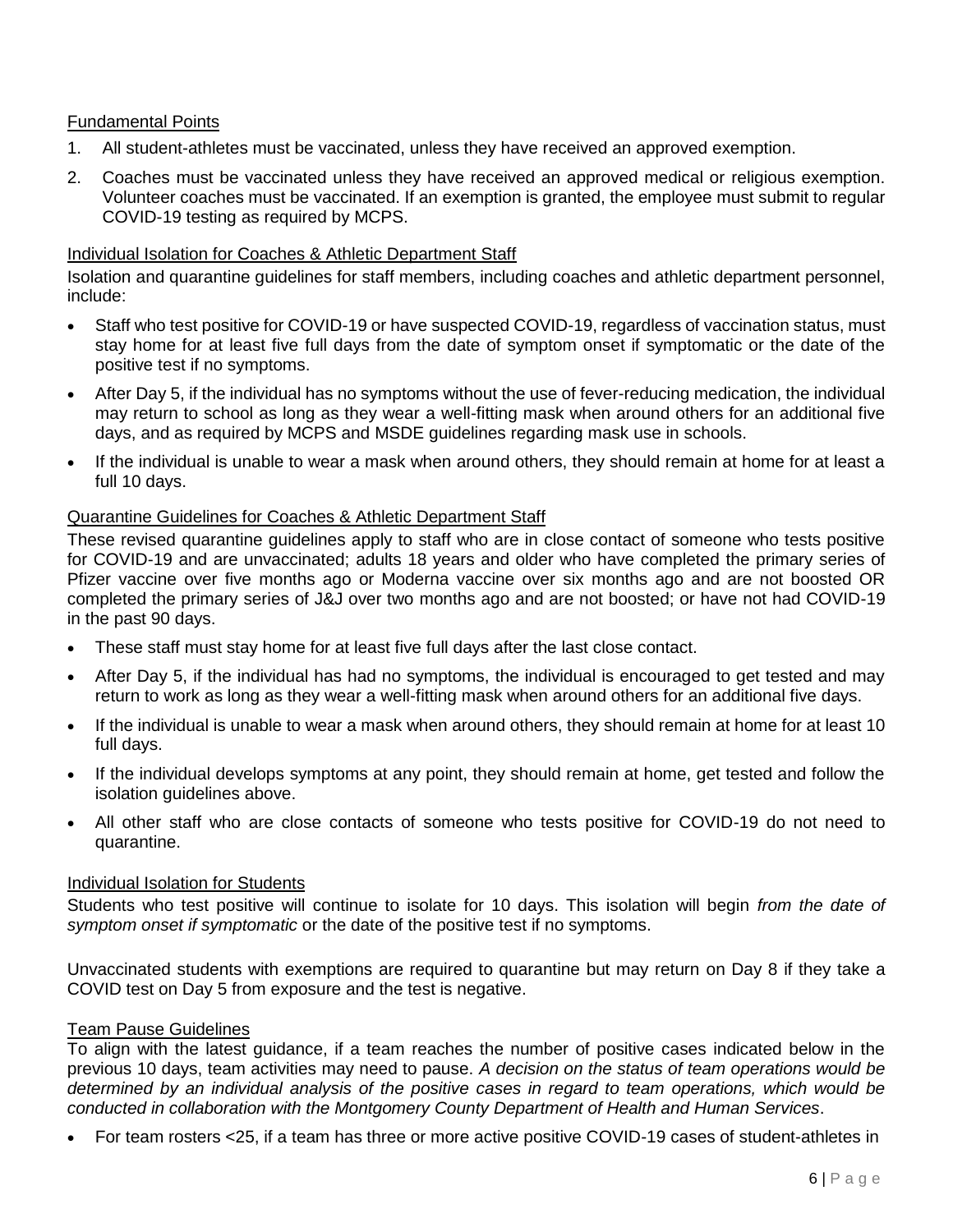the previous 10 days, team activities may be paused for 10 days. The 10-day pause begins from the last exposure (team activity, practice or contest).

- For team rosters 25 or greater, if a team has five or more active positive COVID-19 cases of studentathletes in the previous 10 days, team activities may be paused for 10 days. The 10-day pause begins from the last exposure (team activity - practice or contest).
- Boys/girls and JV/varsity in the same sport continue to be treated as separate teams when calculating the number of positive cases in student-athletes.

### School Pause Guidelines

To align with the latest guidance for schools that transition to virtual instruction, due to the vaccination requirement for MCPS Athletics, the following mitigation strategies may be implemented to allow athletic activities to proceed during the school pause, in addition to current protocols outlined in the Return to R.A.I.S.E. plan:

- No spectators at the site
- No concession stands at the site
- No overnight travel for the program
- No all-school conditioning only in-season teams may operate
- Proof of a negative test may be required to continue, with emphasis on the higher-risk activities of basketball and wrestling

MCPS, in consultation with the Department of Health and Human Services and through the COVID-19 Task Force for MCPS Athletics, will determine the appropriate mitigation strategies, including if activities need to be paused across the local school program.

### Response Procedures

- 1. Coach/athletics specialist immediately informs the school health services personnel (nurse). If the nurse is not available, proceed to next step. Be ready to provide as much information as possible regarding the exposure.
- 2. Nurse/coach/athletics specialist contacts the [Montgomery County Department of Health and Human](https://montgomerycountymd.gov/covid19/)  [Services](https://montgomerycountymd.gov/covid19/) (DHHS) – the contact number at DHHS Disease Control is 240-777-1755. This number is answered during normal business hours and provides directions for after-hours emergency situations. Coordination and collaboration with DHHS Contact Tracing and Outbreak Investigators is imperative. Have team rosters and close contacts (per MCPS definitions) available.
- 3. Athletics specialist informs the principal and director of systemwide athletics of a suspected and/or positive test/case of COVID-19.
- 4. Follow all [MCPS operating procedures](https://www.montgomeryschoolsmd.org/coronavirus/safety.aspx) for responding to a positive case. Notifications to parents/guardians will be made in alignment with this process.
- 5. DHHS Contact Tracing and Outbreak Investigators will provide guidance regarding the suspected exposure or positive case, through the contact tracing process. Appropriate notifications to parents/guardians will be made per MCPS operating procedures.
- 6. A student who has tested positive for COVID-19 must complete and submit the *[Return to Play Clearance](https://nam04.safelinks.protection.outlook.com/?url=https%3A%2F%2Fwww2.montgomeryschoolsmd.org%2Fsiteassets%2Fdistrict%2Fdepartments%2Fathletics%2Fcovid%2Freturn-to-play-clearance-form-covid-19-infection-medical-clearance.pdf&data=04%7C01%7CJames_P_Koutsos%40mcpsmd.org%7C0228274a04ee4558f7dc08d9e0f43d13%7Cddf755e9bcd64a5ea4727c378a78c6c7%7C1%7C0%7C637788161860840881%7CUnknown%7CTWFpbGZsb3d8eyJWIjoiMC4wLjAwMDAiLCJQIjoiV2luMzIiLCJBTiI6Ik1haWwiLCJXVCI6Mn0%3D%7C3000&sdata=p3ben3kAViCHMpq%2Fv1FlC6tIcmeGAN1oa9baM6lX4RQ%3D&reserved=0)  [Form: COVID-19 Infection Medical Clearance](https://nam04.safelinks.protection.outlook.com/?url=https%3A%2F%2Fwww2.montgomeryschoolsmd.org%2Fsiteassets%2Fdistrict%2Fdepartments%2Fathletics%2Fcovid%2Freturn-to-play-clearance-form-covid-19-infection-medical-clearance.pdf&data=04%7C01%7CJames_P_Koutsos%40mcpsmd.org%7C0228274a04ee4558f7dc08d9e0f43d13%7Cddf755e9bcd64a5ea4727c378a78c6c7%7C1%7C0%7C637788161860840881%7CUnknown%7CTWFpbGZsb3d8eyJWIjoiMC4wLjAwMDAiLCJQIjoiV2luMzIiLCJBTiI6Ik1haWwiLCJXVCI6Mn0%3D%7C3000&sdata=p3ben3kAViCHMpq%2Fv1FlC6tIcmeGAN1oa9baM6lX4RQ%3D&reserved=0)* prior to returning to competition. Students who test positive and are symptomatic must complete the entire form. It is recommended that asymptomatic students also complete the entire form; however, only the parent/legal custodian consent section is required prior to return.
- 7. The individual may return to activities when all requirements have been satisfied, per MCPS procedures.